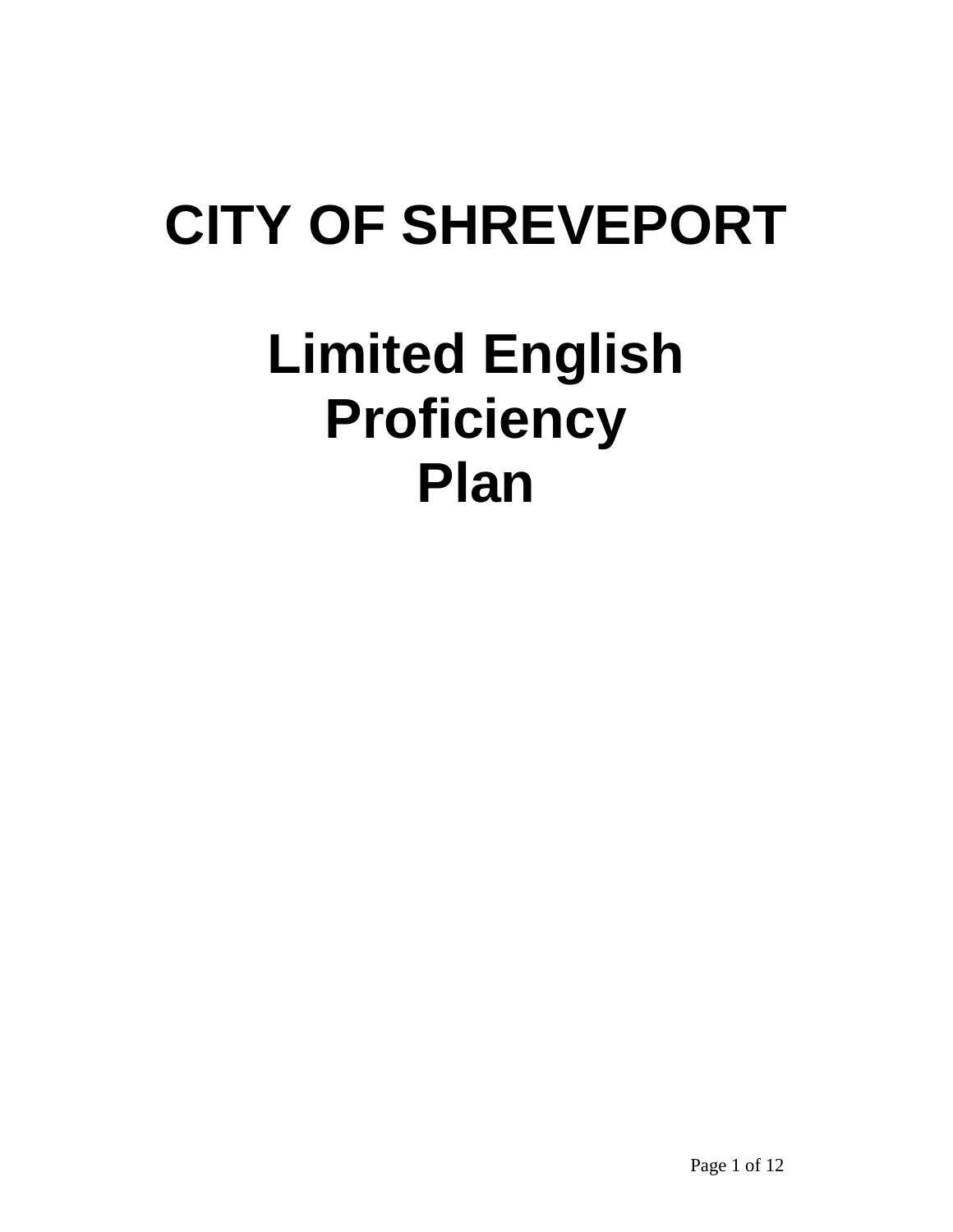# **TABLE OF CONTENTS**

| IV. Agency Guidelines for Full Participation of Limited English Proficient (LEP) Persons5 |
|-------------------------------------------------------------------------------------------|
|                                                                                           |
|                                                                                           |
|                                                                                           |
|                                                                                           |
|                                                                                           |
|                                                                                           |
|                                                                                           |
| Appendix A LIST OF LOCAL INTERPRETERS UTILIZED  11                                        |
|                                                                                           |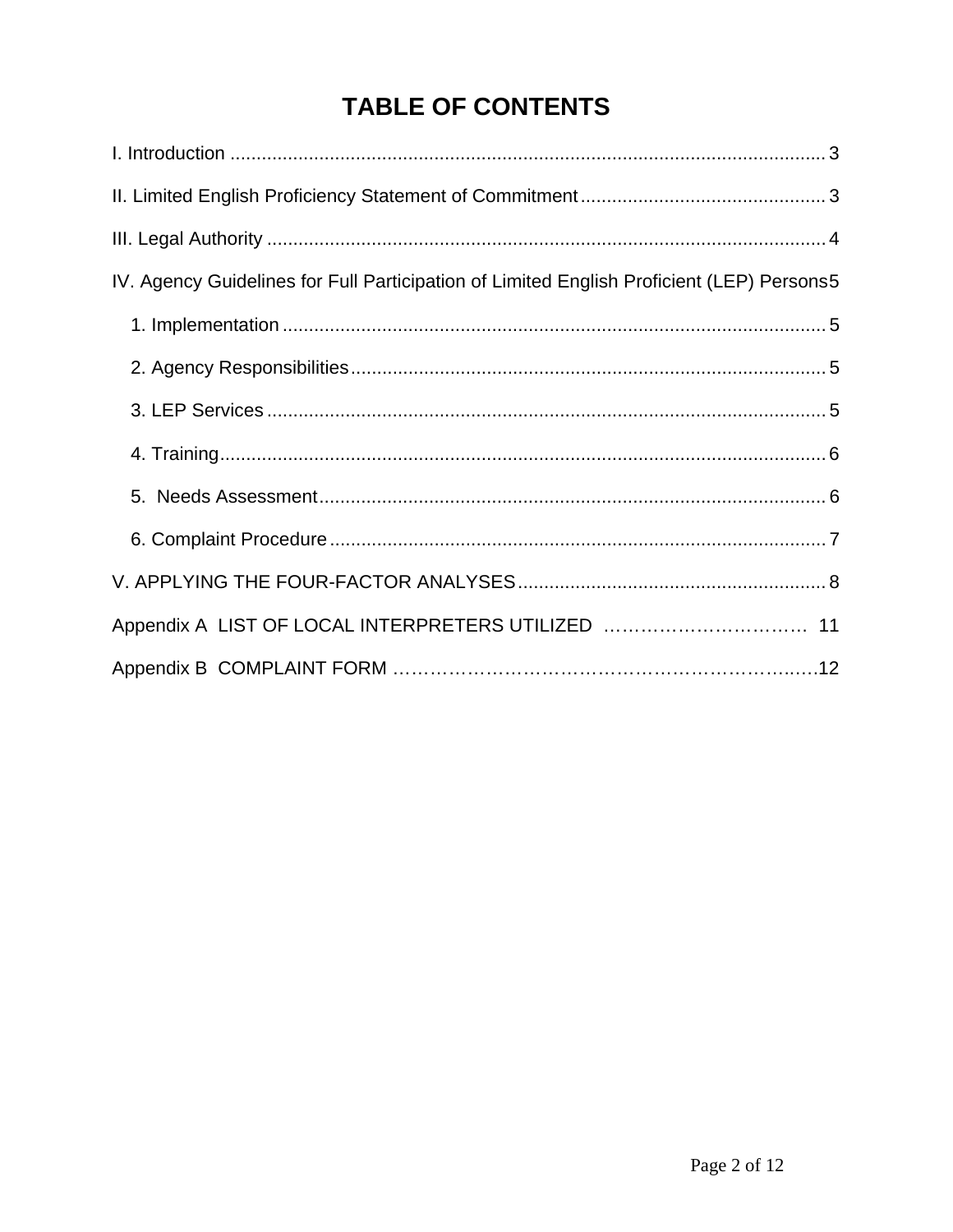# <span id="page-2-0"></span>**I. Introduction**

It is the policy of the City of Shreveport (COS) to assure full and affirmative compliance with Title VI of the Civil Rights Act of 1964, as amended, and related statutes and implementing authority. The City of Shreveport has given certain assurances to the U.S. Department of Transportation in this regard: the City of Shreveport assures that no person in the United States, on the grounds of race, color, national origin, sex, age, or disability shall be excluded from participation in, denied the benefits of, or otherwise subjected to discrimination under any program or activity for which the recipient receives federal assistance from the Department of Transportation, including Federal Highway Administration.

English is the predominant language of the United States. The United States is also, however, home to millions of national origin minority individuals who are "limited English proficient" (LEP). That is, they cannot speak, read, write or understand the English language at a level that permits them to interact effectively. Because of these language differences and their inability to speak or understand English, LEP persons are often excluded from programs, benefits and/or activities of agencies receiving Federal financial assistance.

Presidential Executive Order (EO) 13166 entitled "Improving Access to Services for Persons with Limited English Proficiency" was intended to improve access to federally conducted and assisted programs for persons who are LEP. The EO requires recipients of Federal financial assistance to develop and implement guidance on how the recipient will assess and address the needs of otherwise eligible limited English proficient persons seeking access to the programs and activities of recipients of federal financial assistance.

The City of Shreveport' s LEP guidance provides procedures that will assist the City of Shreveport in complying with Title VI responsibilities to ensure meaningful access to all programs, activities and/or benefits for LEP persons.

# <span id="page-2-1"></span>**II. Limited English Proficiency Statement of Commitment**

As a recipient of federal-aid funding, the City of Shreveport is committed to nondiscrimination in all its programs and activities whether or not those programs and activities are federally funded. This guidance clarifies the City of Shreveport' s fulfillment of responsibilities to limited English proficient (LEP) persons, pursuant to Executive Order 13166, entitled "Improving Access to services for persons with Limited English Proficiency." The City of Shreveport will take reasonable steps to ensure meaningful access to the agency's programs, activities; services and information that are normally provided in English are accessible to LEP persons. Failure to ensure that LEP persons can effectively participate in federally assisted programs and activities may violate the prohibition against national origin discrimination under Title VI of the Civil Rights Act.

The key to providing meaningful access to LEP persons is to ensure that LEP beneficiaries can communicate effectively and act appropriately based on that communication. The Department will ensure that every manager, supervisor, employee, and sub-recipient of federal-aid funds administered by the City of Shreveport takes reasonable steps to ensure meaningful access to the City of Shreveport recipients' programs and activities. Where possible, the agency will collect and maintain demographic statistics on persons who participate in our programs and services. In addition, every district and division will post written notices in a public area regarding the right to free language assistance for persons conducting business with the Department in the most frequently encountered or likely to be encountered languages.

Allegations of discrimination should be brought to the immediate attention of the Human Resources Director, City Attorney's Office or a District or Division Title VI Officer.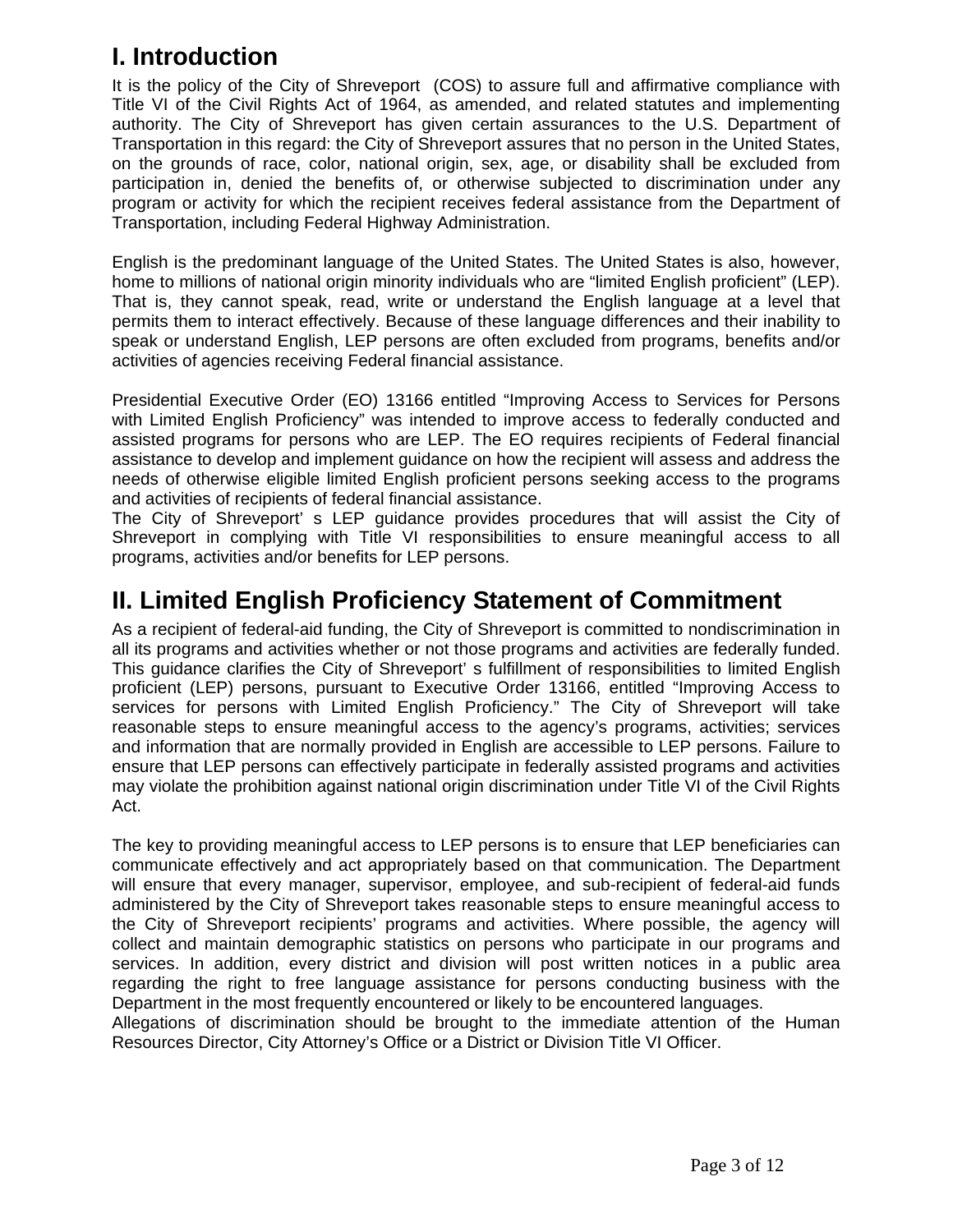# <span id="page-3-0"></span>**III. Legal Authority**

Section 601 of Title VI of the Civil Rights Act of 1964, 42 U.S.C. 2000d, provides that no person shall ''on the ground of race, color, or national origin, be excluded from participation in, be denied the benefits of, or be subjected to discrimination under any program or activity receiving Federal financial assistance.'' Section 602 authorizes and directs Federal agencies that are empowered to extend Federal financial assistance to any program or activity ''to effectuate the provisions of [section 601] \* \* \* by issuing rules, regulations, or orders of general applicability.'' 42 U.S.C. 2000d–1.

Department of Justice regulations promulgated pursuant to section 602 forbid recipients from ''utilizing criteria or methods of administration which have the effect of subjecting individuals to discrimination because of their race, color, or national origin, or have the effect of defeating or substantially impairing accomplishment of the objectives of the program as respects individuals of a particular race, color, or national origin.'' 28 CFR 42.104(b)(2). DOT's Title VI regulations include almost identical language in this regard. *See* 49 CFR 21.5(b)(vii)(2) (portions of these regulations are provided in Appendix A).

The Supreme Court, in *Lau* v. *Nichols*, 414 U.S. 563 (1974), interpreted regulations promulgated by the former Department of Health, Education, and Welfare, including a regulation similar to that of DOJ, 45 CFR  $80.3(b)(2)$ , to hold that Title VI prohibits conduct that has a disproportionate effect on LEP persons because such conduct constitutes national origin discrimination. In *Lau*, a San Francisco school district that had a significant number of non-English speaking students of Chinese origin was required to take reasonable steps to provide them with a meaningful opportunity to participate in federally funded educational programs. On August 11, 2000, Executive Order 13166 was issued. ''Improving Access to Services for Persons with Limited English Proficiency," 65 FR 50121 (August 16, 2000). Under that order, every Federal agency that provides financial assistance to non-Federal entities must publish guidance on how its recipients can provide meaningful access to LEP persons and thus comply with Title VI regulations forbidding recipients from "restrict[ing] an individual in any way in the enjoyment of any advantage or privilege enjoyed by others receiving any service, financial aid, or other benefit under the program'' or from ''utiliz[ing] criteria or methods of administration which have the effect of subjecting individuals to discrimination because of their race, color, or national origin, or have the effect of defeating or substantially impairing accomplishment of the objectives of the program as respects individuals of a particular race, color, or national origin.''

On that same day, DOJ issued a general guidance document addressed to ''Executive Agency Civil Rights Officers'' setting forth general principles for agencies to apply in developing guidance documents for recipients pursuant to the Executive Order. ''Enforcement of Title VI of the Civil Rights Act of 1964—National Origin Discrimination Against Persons with Limited English Proficiency,'' 65 FR 50123 (August 16, 2000) (DOJ's General LEP Guidance).

Pursuant to Executive Order 13166, DOT developed its own guidance document for recipients and initially issued it on January 22, 2001, ''DOT Guidance to Recipients on Special Language Services to Limited English Proficient (LEP) Beneficiaries.'' However, in light of the public comments received and the Assistant Attorney General's October 26, 2001, clarifying memorandum, DOT has revised its LEP guidance to ensure greater consistency with DOJ's revised LEP guidance, published June 18, 2002, and other agencies' revised LEP guidance. 67 FR 117 (June 18, 2002).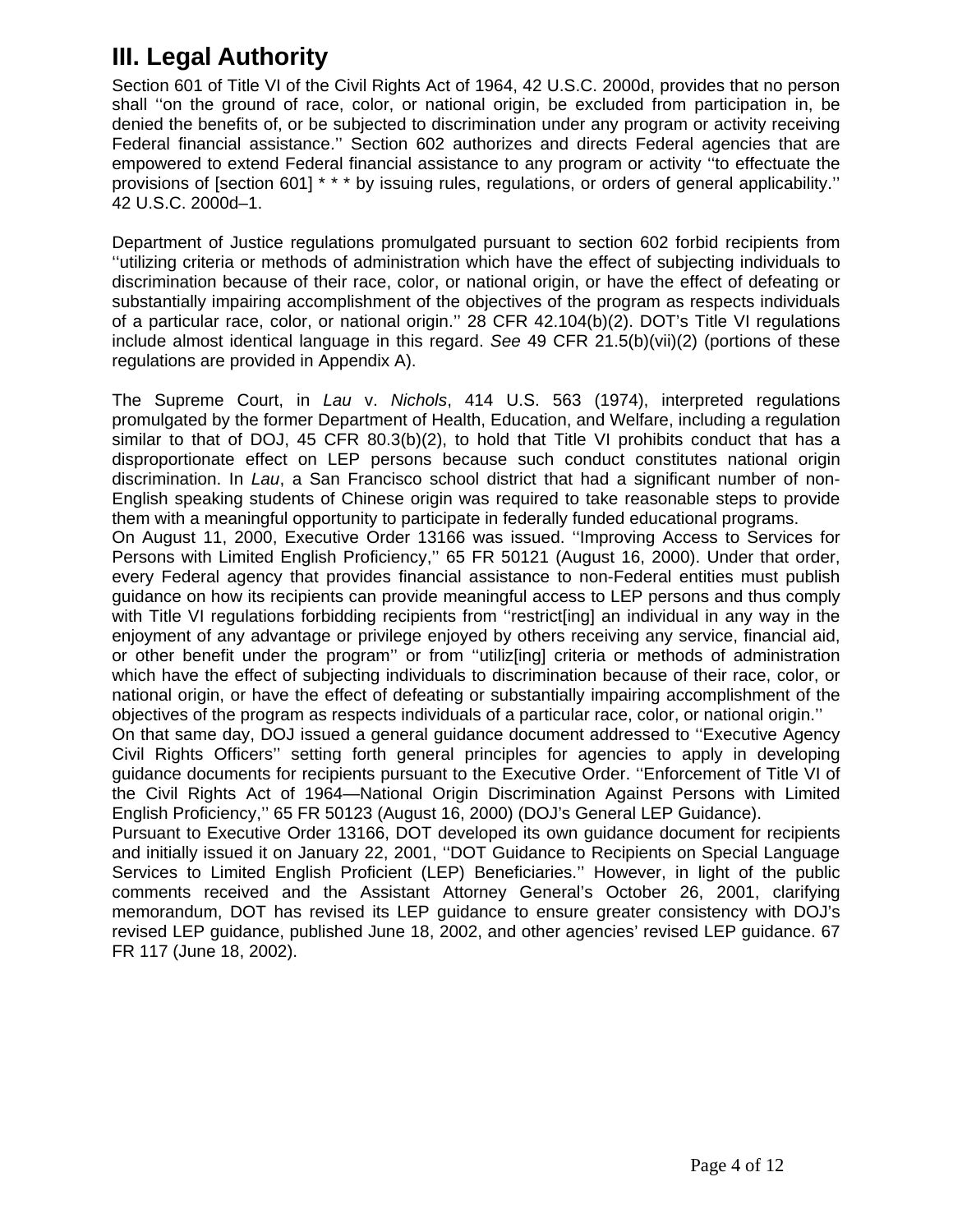## <span id="page-4-0"></span>**IV. Agency Guidelines for Full Participation of Limited English Proficient (LEP) Persons**

## <span id="page-4-1"></span>*1. Implementation*

The Title VI Coordinator is responsible for monitoring agency programs and activities to ensure meaningful access for LEP persons. The Executive Office has designated the Human Resources Director as the agency's LEP Liaison.

## <span id="page-4-2"></span>*2. Agency Responsibilities*

All managers and supervisors have been notified that they are full obligated to ensuring meaningful access to all programs and activities offered by the City of Shreveport.

The Title VI Coordinator along with management will identify language service needs and strategies for responding to those needs. The Title VI Coordinator is responsible for monitoring agency programs and activities to ensure meaningful access for LEP persons. The LEP Liaison duties include:

- Ensure identification and securing of existing and needed resources (in-house, new hire contract, resource sharing with other agencies, volunteers, or other) to provide oral and written language services.
- **If all identify and develop and recommend guidelines to implement the Plan.**
- **IDENT** Identify criteria for designation of language for initial round of translation, based on demographic data;
- Create systems to distribute translated documents, post electronically, and maintain supply;
- I dentify training needs to staff and managers needing to use language services, as well as language service providers on staff.
- **Establish protocols for ensuring quality, timeliness, cost effectiveness, and appropriate** levels of confidentiality in translations, interpretations, and bilingual staff communications.
- **IDENTIFY 1999 11 Identify and implement a system for receiving and responding to complaints.**
- **Exchange best practices information with Divisions and Districts.**
- Review the progress of the City of Shreveport on an annual basis in providing meaningful access to LEP persons, develop reports, and recommend modification to LEP Guidelines as appropriate.

## <span id="page-4-3"></span>*3. LEP Services*

The LEP Liaison will identify and maintain an inventory of Language Assistance Services (LAS) providers available to all the City of Shreveport personnel. The inventory will include, but is not limited to, the following:

- 1. Contract language service providers (LSP) based on the following qualification factors:
	- The interpretation skill level of the LSP and its agents:
	- The length of time the LSP has been in business;
	- Any previous experience the agency may have had with the LSP,
	- The LSP's experience in providing LEP services in similar contexts, and
	- **The timeliness in which they provide the service.**
- 2. Contract document translators based on the following qualification factors:
	- The translation skill level of the contractor and its agents:
	- The length of time the contractor has been in business;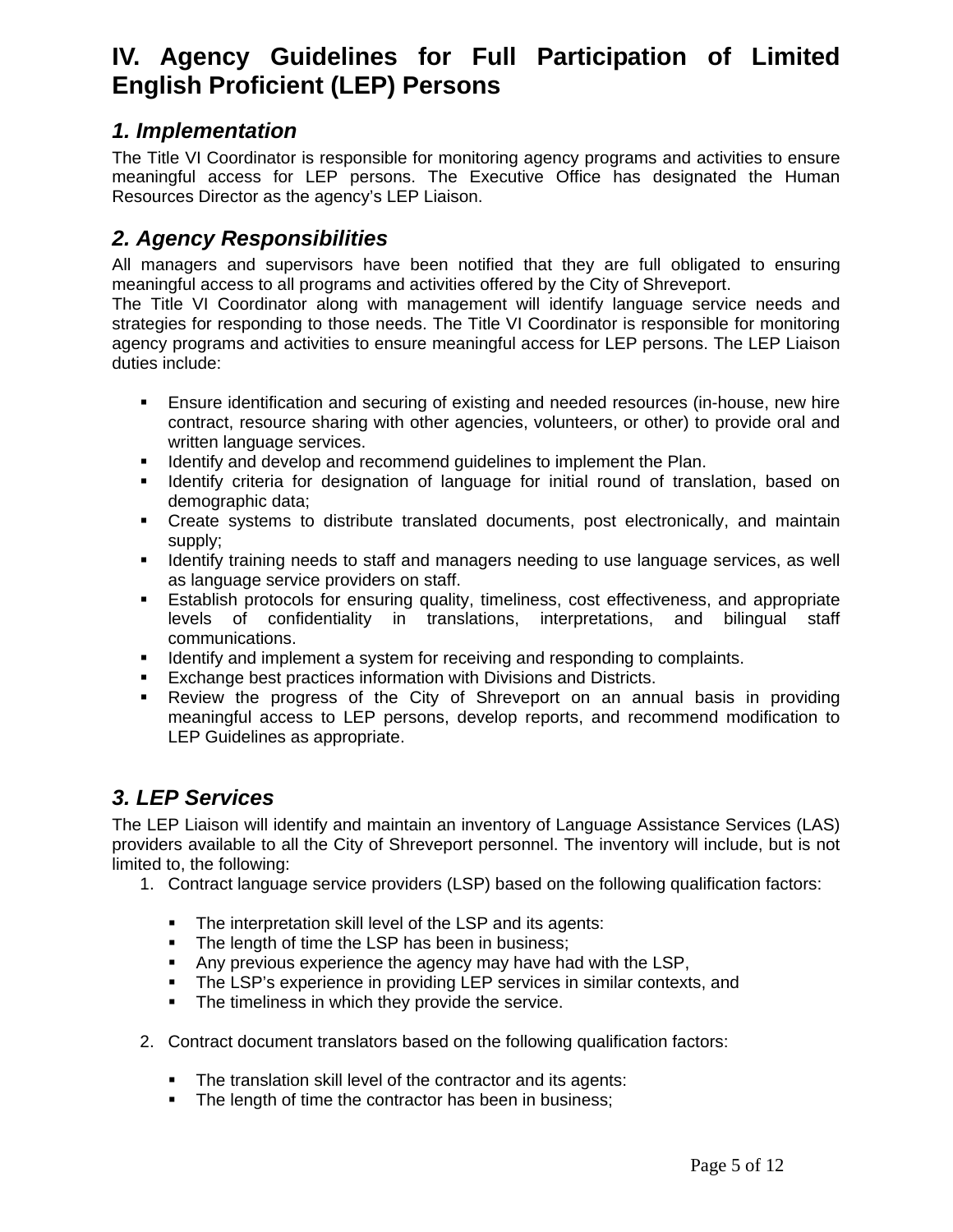- Any previous experience the agency may have had with the contractor,
- The contractor's experience in providing LEP services in similar contexts, and
- The timeliness and accuracy in which they provide the service.

These contracts would be available for use by all the City of Shreveport Divisions and Departments as a source of professional and responsive language translation and interpretation services. All requests for translation/interpreter services will be forwarded to the Contract Compliance Coordinator within the Human Resources Department. Requests for services will include the name of the person requesting the services, and the division or district name and number.

The Contract Compliance Coordinator will maintain a database for LEP requests, by division and district. This database will include, at a minimum, the name of the person requesting the service, type of service requested, name of LEP person affected, type of document to be translated, language translated from and to, and any other pertinent information for tracking language services.

The LEP Liaison will develop a form that each requestor for services will complete to evaluate the services performed by the Contractor. The evaluation forms will be sent directly to the Contract Compliance Coordinator.

All LAS will be made available to LEP persons at the expense of the City of Shreveport, where the circumstances indicate the provision of LEP services is appropriate and required.

## <span id="page-5-0"></span>*4. Training*

The City of Shreveport staff members and sub-recipients should know their obligations to provide meaningful access to information and services for LEP persons, and all persons in public contact positions should be properly trained. An effective training objective would likely include training to ensure that:

- City staff and sub-recipients know about LEP policies and procedures.
- City staff and sub-recipients who have contact with the public (or those in a recipient's custody) are trained to utilize interpreter services effectively.
- City and sub-recipients shall include this training as part of the orientation provided for new employees.

Management staff, even if they do not interact regularly with LEP persons, should be fully aware of and understand the plan so they can reinforce its importance and ensure its implementation by staff. Training will be provided by the Human Resources Department and Liaisons.

### <span id="page-5-1"></span>*5. Needs Assessment*

The agency will, on a continuing basis, assess the need for language services on a district and/or statewide basis and make LAS available as deemed appropriate. In making this assessment, the agency will examine the prevalence of LEP stakeholders statewide, by district and/or by service area of program:

- The number or Proportion of LEP persons served or encountered in the eligible service population
- The frequency with which LEP individuals come in contact with the program
- The nature and importance of the program, activity, or service to people's lives
- The resources available to the City and costs to provide LEP services

In making this assessment, the agency will consider the following among other data sources: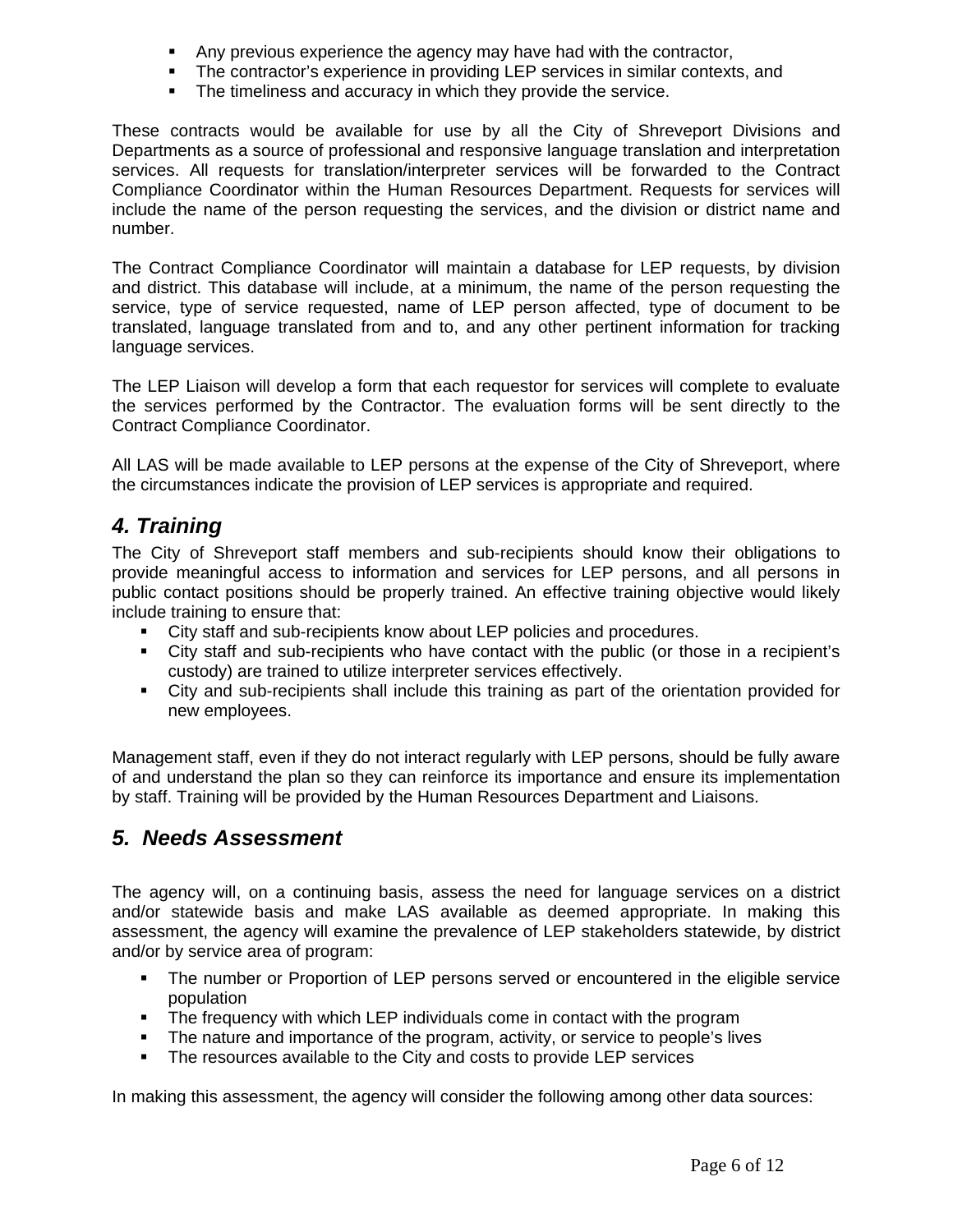- **United States census results**
- Data maintained by the agency
- The agency's past experience in providing services to LEP stakeholders
- Information sources maintained by private and public local entities, including communitybased organizations and local social services departments

The Title VI Coordinator, Liaisons and management will, on a continuing basis, identify vital documents that are routinely provided to stakeholders that will be translated into languages other than English. The translation of vital documents into languages other than English is particularly important where a significant number or percentage of the customers served and/or eligible to be served have limited English proficiency. Whether or not a document is vital depends on how significant the impact on the health, safety, legal rights, or livelihood of an LEP person may be. Written documents include electronic documents and web-sites. Vital documents may include materials such as:

- Emergency transportation information;
- Notices of public hearings and proposed transportation plans;
- Community education materials:
- Notices notifying LEP persons of language assistance at no cost to the LEP person;
- Markings, signs and packaging for hazardous materials and substances;
- Signs in waiting rooms, reception areas, and other initial points of entry;
- **Instructions on how to participate in a recipient's program.**

The Title VI Coordinator will coordinate with the LSP to have identified documents translated accordingly. Translated documents will be made available on the City of Shreveport's website for divisions and districts' access.

### <span id="page-6-0"></span>*6. Complaint Procedure*

- a. Any LEP individual has a right to file a complaint against the agency where he or she believes that the agency did not provide necessary LEP services as appropriate. These complaints include those available under Title VI of the Civil rights Act of 1964.
- b. All complaints, alleging a violation under Title VI will be referred to the Title VI Coordinator or a Title VI Officer.
- c. The Title VI Coordinator and Liaisons will take appropriate steps to resolve all complaints in accordance with the agency's discrimination complaint procedures.
- d. The Title VI Coordinator will maintain a database tracking requests for all complaints and their resolution. The database will include the following items:
- 1. Source of complaint
- 2. LEP request including relevant contact information
- 3. Nature of complaint request
- 4. Date complaint/request received
- 5. Date complaint/request resolved
- 6. Manner of resolution
- 7. Comments
	- e. Fact-finding procedures by Title VI Coordinator and Liaisons will follow the investigation protocol in the Title VI Plan.
	- f. Mediation and hearings: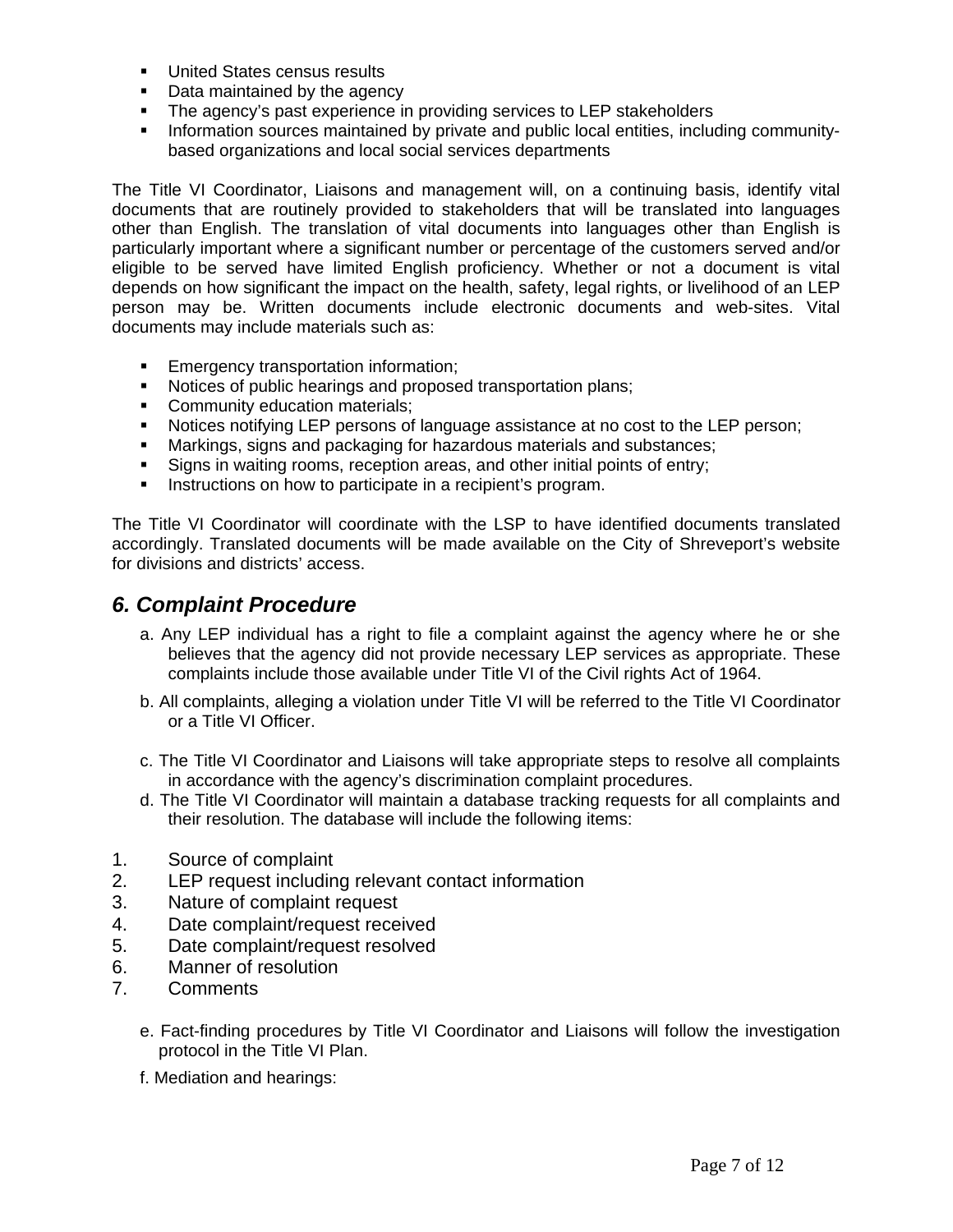g. Interpreters will be made available to hearing participants upon request or where staff identifies a need for an interpreter.

## <span id="page-7-0"></span>**V. APPLYING THE FOUR-FACTOR ANALYSES**

**1. The number or proportion of LEP persons eligible in City service area who maybe served or likely to encounter a City program, activity, or service.** 

The City examined the US Census report from 2010 and was able to determine that approximately 4.0% of Louisiana population spoke language other than English.

#### **2. The frequency with which LEP individuals come in contact with a City program, activity, or service**

The City assesses the frequency at which staff and contractors have or could possibly have contact with LEP persons. This includes documenting phone inquiries and verbally surveying staff via on-site visits and other reporting mechanisms. We have not received requests through our special emphasis program areas or transit agencies from individuals requesting interpreters. However we have required that all sub-recipients of FTA and FHWA federal funds develop a written plan to accommodate the possible need of interpreter services in the event that requests are received.

#### **3. The nature and importance of the program, activity, or service provided by the City to LEP community**

There is no large geographic concentration of any one type of LEP individuals in the City. According to the 2010 U.S. Census Bureau information, the overwhelming majority of the population, 4% or 191,388 speak only English.

Therefore, there have been no specific focused outreach efforts to get LEP communities involved in program, activity and/or services provided by the City of Shreveport and/or subrecipients. However, efforts are made via advertising, media, community meetings, etc. to insure that information about hearings, meetings, conference/workshops, planning activities are broadly circulated throughout the City. Alternative language format have been used by the City of Shreveport and sub-recipients in this effort although our prevalent population speaks English

#### **4. The resources available to the City of Shreveport and overall costs**

The City of Shreveport and contractors assessed its available resources that could be used for providing LEP assistance. This included identifying how much a professional interpreter and translation service would cost on as needed basis, which documents would be the most valuable to be translated if and when the populations supports, taking an inventory of available organizations that the City and contractors could partner with for outreach and translation efforts, and what level of staff training is needed.

After analyzing the four factors, the City developed the plan outlined in the following section for assisting persons of limited English proficiency.

#### **LIMITED ENGLISH PROFICIENCY PLAN OUTLINE**

- **a) How to Identify an LEP Person who Needs Language Assistance** Below are tools to help identify persons who may need language assistance:
- Examine records requests for language assistance from past meetings and events to anticipate the possible need for assistance at upcoming meetings.
- When the City of Shreveport or sub recipients sponsored workshops or conferences are held, set up a sign-in sheet table, have a staff member greet and briefly speak to each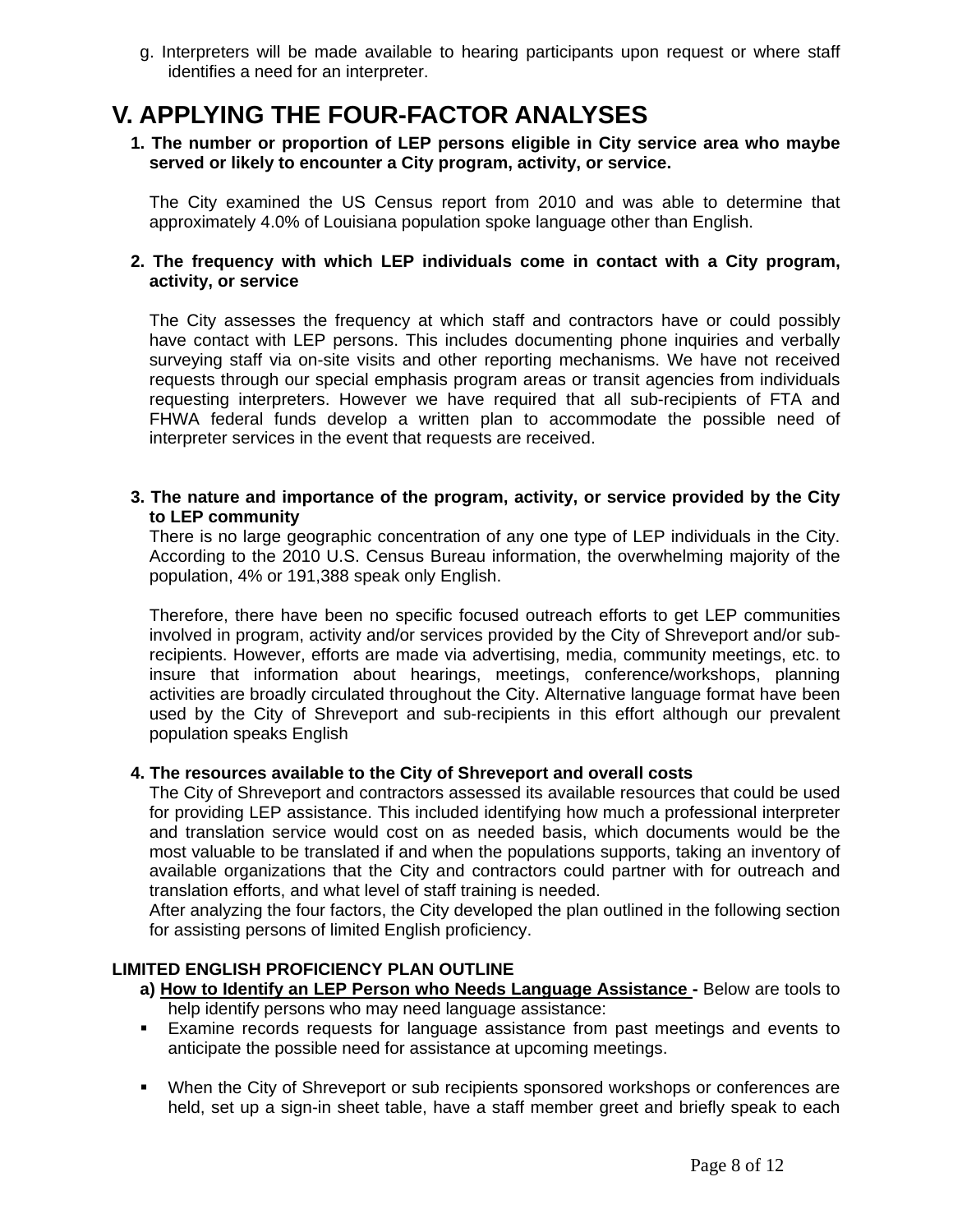- Frequently survey drivers and other first line staff of any direct or indirect contact with LEP individuals.
- **Figuently survey the City of Shreveport department and division offices of any direct or** indirect contact with LEP individuals.
- **c) Outreach Techniques** The City of Shreveport does not have a formal practice of outreach techniques due to the lack of LEP population and resources available in the service area. However, the following are a few options that the City will incorporate when and/or if the need arises for LEP outreach:
	- If staff knows that they will be presenting a topic that could be of potential importance to an LEP person or if staff will be hosting a meeting or a workshop in a geographic location with a known concentration of LEP persons, meeting notices, fliers, advertisements, and agendas will be printed in an alternative language, based on known LEP population in the area.
	- When running a general public meeting notice, staff will insert the clause, based on the LEP population and when relevant, that translates into "A (insert alternative Language) translator will be available". For example: "*Un traductor del idioma español estará disponible*" This means "*A Spanish translator will be available*".
	- Key print materials, including but limited to schedules and maps, will be translated and made available at meetings or public hearings in communities where a specific and concentrated LEP population is identified.
- **d) Monitoring and Updating the LEP Plan** This plan is designed to be flexible and is one that can be easily be updated. At a minimum, the City will follow the Title VI Program update schedule for the LEP Plan. However, major updates most likely will not occur until the next Census in 2010 unless the City finds it necessary and crucial for an update before such time.

Each update should examine all plan components such as:

- How many LEP persons were encountered?
- **Were their needs met?**
- **What is the current LEP population in the City of Shreveport?**
- Has there been a change in the types of languages where translation services are needed?
- Is there still a need for continued language assistance for previously identified programs? Are there other programs that should be included?
- Have the City's available resources, such as technology, staff, and financial costs changed?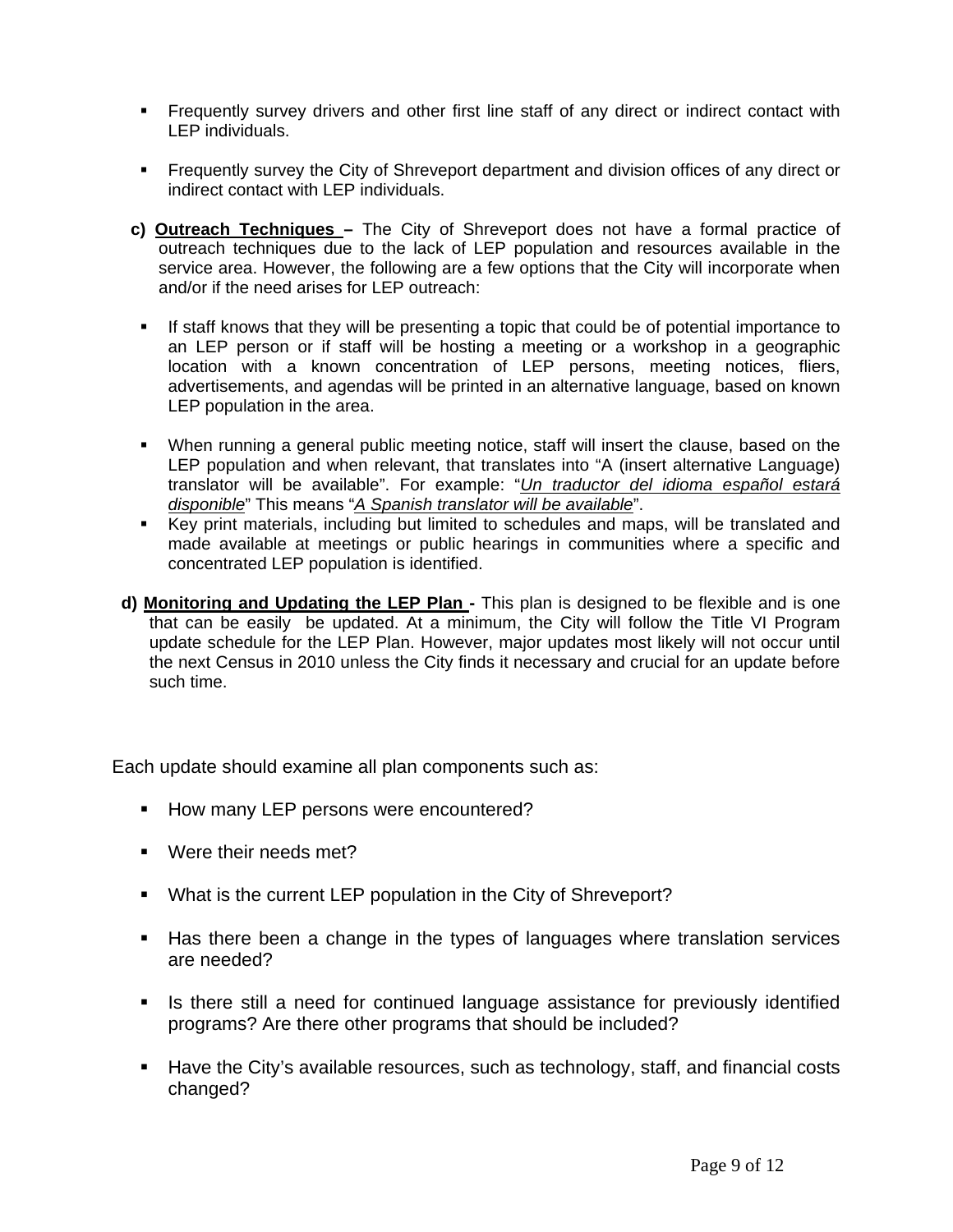- Has the City fulfilled the goals of the LEP Plan?
- Were any complaints received?

**e) Dissemination of the City's Limited English Proficiency Plan –** The City of Shreveport's LEP Plan will be posted on the City's website where any person, including social service, non-profit, and law enforcement agencies and other community partners with internet access will be able to access the plan. Notice of protection for LEP persons is included in the City's Title VI brochure titled "Your Rights under Title VI of the Civil Rights Act of 1964". Brochures are distributed at public hearings and meetings. Copies of the LEP Plan will be provided, on request, to any person(s) requesting the

document via phone, in person, by mail or email. LEP persons may obtain copies/translations of the plan upon request.

Any questions or comments regarding this plan should be directed to the City of Shreveport's Title VI Coordinator or Liaisons.

Human Resources Department City of Shreveport 505 Travis Street Rm 530 Phone: (318) 673-5150 Fax: (318) 673-5161

Email: angelita.jackson@shreveportla.gov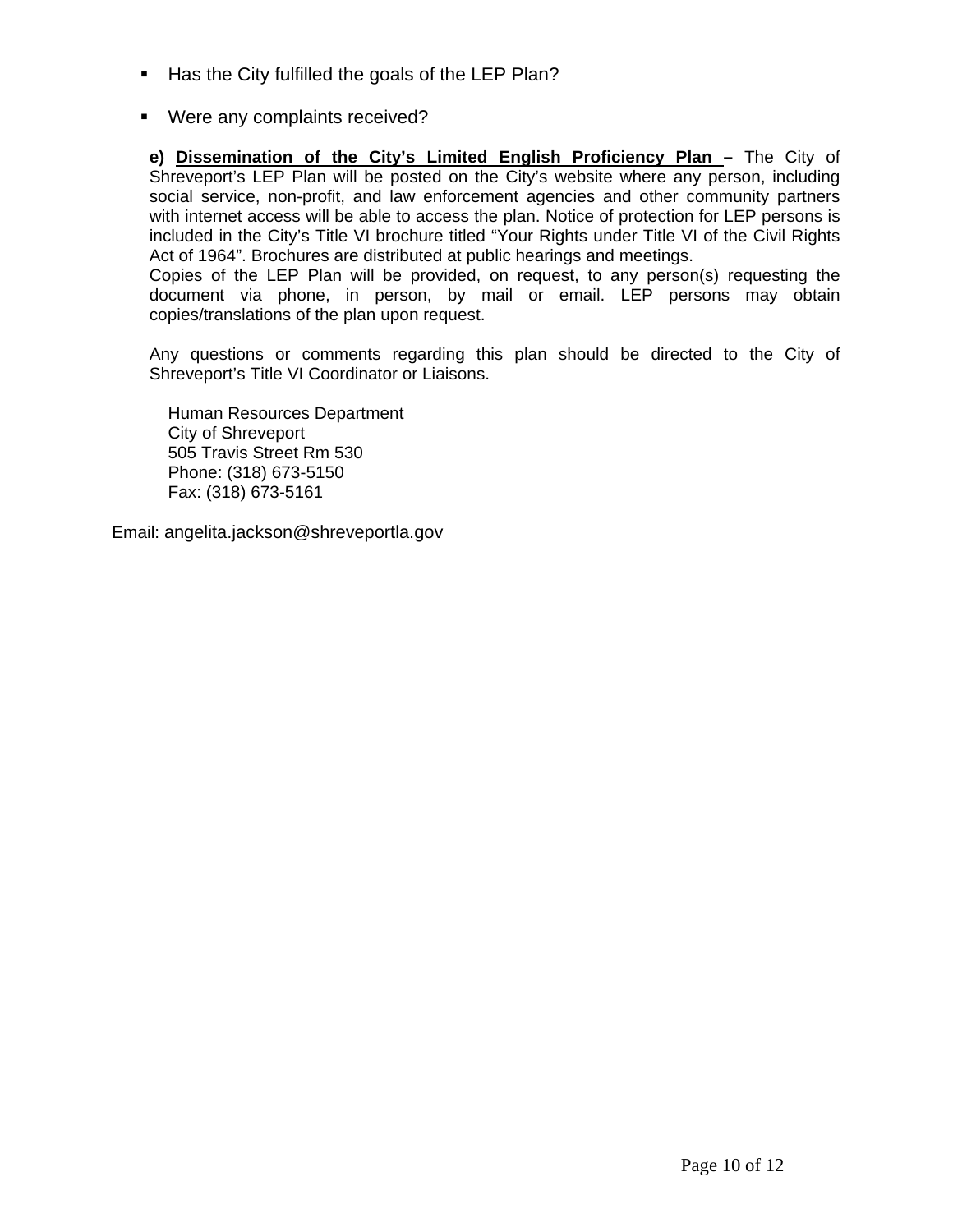#### **APPENDIX A**

#### **City of Shreveport LOCAL INTERPRETERS TITLE VI PLAN ‐ LIMITED ENGLISH PROFICIENCY**

|                    | <b>INTERPRETER</b>            |              |                |
|--------------------|-------------------------------|--------------|----------------|
| LANGUAGE           | <b>CONTACT</b>                | <b>HOURS</b> | PHONE NUMBER   |
|                    |                               |              |                |
| French             | Marlinda Tuner                | 24/7         | 422-5712       |
|                    |                               |              |                |
| German             | Evangel Sabrina Cox           |              | 688-7061       |
|                    |                               |              |                |
|                    | Marlinda Tuner                | 24/7         | 422-5712       |
|                    |                               |              |                |
| Indonesian         | Marlinda Turner               | 24/7         | 422-5712       |
|                    |                               |              |                |
| Italian            | Marlinda Turner               | 24/7         | 422-5712       |
|                    |                               |              |                |
| Japanese           | Marlinda Turner               | 24/7         | 422-5712       |
|                    |                               |              |                |
| Russian            | Marlinda Turner               | 24/7         | 422-5712       |
|                    |                               |              |                |
| Spanish            | <b>Rubby Gregg</b>            |              | 752-4514 cell  |
|                    |                               |              | 227-6718 pager |
|                    |                               |              |                |
|                    | Mary Marez                    |              | 425-1199       |
|                    |                               |              |                |
|                    | Jeanie Butler                 |              | 949-8200       |
|                    |                               |              |                |
|                    | Fressia Guzzman               |              | 219-9240       |
|                    |                               |              |                |
|                    | Marlinda Turner               | 24/7         | 422-5712       |
|                    |                               |              |                |
| <b>DEAF ACTION</b> | <b>Billy/Leonard Phillips</b> |              | 425-7781       |
|                    |                               |              |                |
| <b>GENERAL</b>     | <b>State Fair Grounds</b>     |              | 678-7888       |